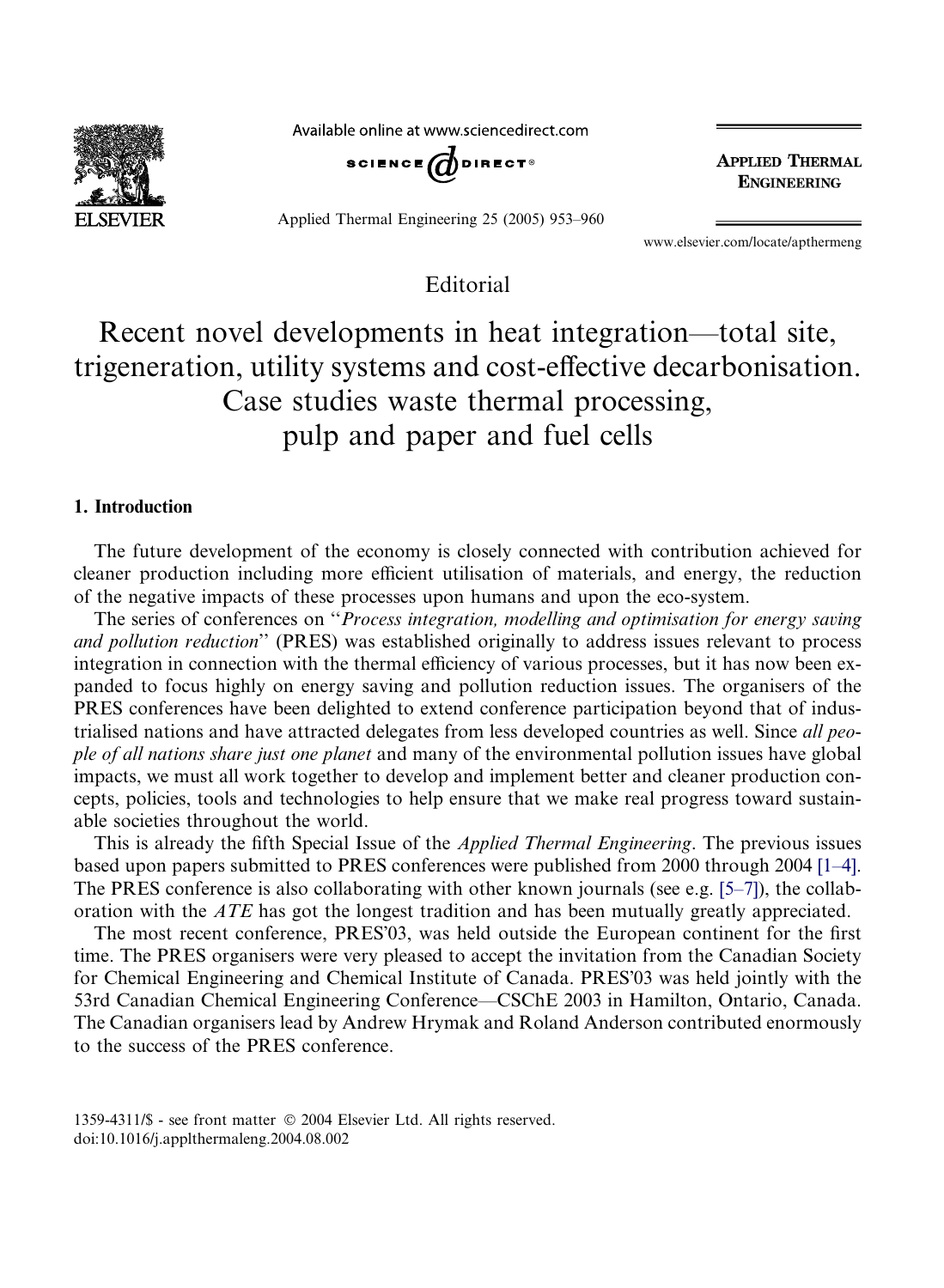#### 2. Overview of papers included in this issue

For this Special Issue of the Applied Thermal Engineering, ten papers representing various aspects of thermal engineering-related inputs are included. The internationality of PRES is reflected partly by the fact that the authors of the selected papers are from ten countries, i.e. Belgium, Brazil, Canada, the Czech Republic, Mexico, Poland, Romania, Sweden, Switzerland, and the United Kingdom. These papers are partitioned into three thematic groups. The first group deals with recent advances in heat integration methodology. The second one focuses upon issues related to heat exchangers while the last group is dedicated to several interesting applications including thermal processing of waste, pulp and paper industry, and fuel cells development.

The first group contains three papers. Paper developed at the CANMET Energy Technology Centre—Varennes, Québec, Canada by M. Sorin and A. Hammache is titled A new thermody-namic model for shaftwork targeting on total sites [\[8\]](#page-6-0). The paper contributes to an important extension of process integration methodology introduced in this journal years ago [\[9\]](#page-6-0) that was based on a research from UMIST [\[10\].](#page-6-0) The Canadian authors developed a targeting model based on a new thermodynamic insight on cogeneration in general and Rankine cycle in particular. The insight permits to express the ideal shaftwork of a cogeneration unit through the outlet heat load and the difference in Carnot factors between the heat source and heat sink for the given inlet temperature of the heat source. The deviation from the ideal shaftwork to a real one is assessed by using the traditionally turbine isentropic efficiency. Finally, the new model allows targeting fuel consumption, cooling requirement, and shaftwork production with high accuracy and visualising them directly as special segments on the  $T-H$  diagram.

A modified Site Utility Grand Composite Curve (SUGCC) diagram is proposed and compared to the original SUGCC. The shape of the right hand side of the diagram above the site pinch is the same, however, below the site pinch it is shifted to the left by an amount equal to the shaftwork production below the site pinch. Above the site pinch, VHP consumption is also corrected to account for the shaftwork production above the site pinch that is represented by segments rather than areas on the left hand side of the  $T-H$  diagram.

The second contribution of the first group of papers is from Institute for Scientific Research, University of Guanajuato, Mexico and Mexican Petroleum Institute. The paper by E. Teopa Calva, M. Picón Núñez and M.A. Rodríguez Toral titled *Thermal integration of trigeneration sys*tems [\[11\]](#page-6-0) addresses a further extension of the cogeneration. This technique was first introduced in the early 80s and is commonly used in municipal heating and cooling [\[12\]](#page-6-0); nevertheless, it has been gradually used in chemical and petrochemical industries due to the frequent need of these three utilities in process plants [\[13\]](#page-6-0). Mexican authors focus on trigeneration schemes where a gas turbine is used as a prime mover for power production and the cooling is generated by a typical compression– refrigeration system. In most applications, a gas turbine will meet either the process power requirements or the heating needs, but it is unlikely that both would be satisfied simultaneously in the most efficient manner. The selection of the gas turbine that minimises the heat losses to the ambient while supplying the required power can be readily accomplished by superimposing the turbine exhaust gas temperature profile to the process streams profile in a  $T$  vs. Enthalpy curve. This is because the maximum overall efficiency depends on the process heat and power demands and on the shape of the heat demand profile of the process. The use of the thermodynamic model helps to simulate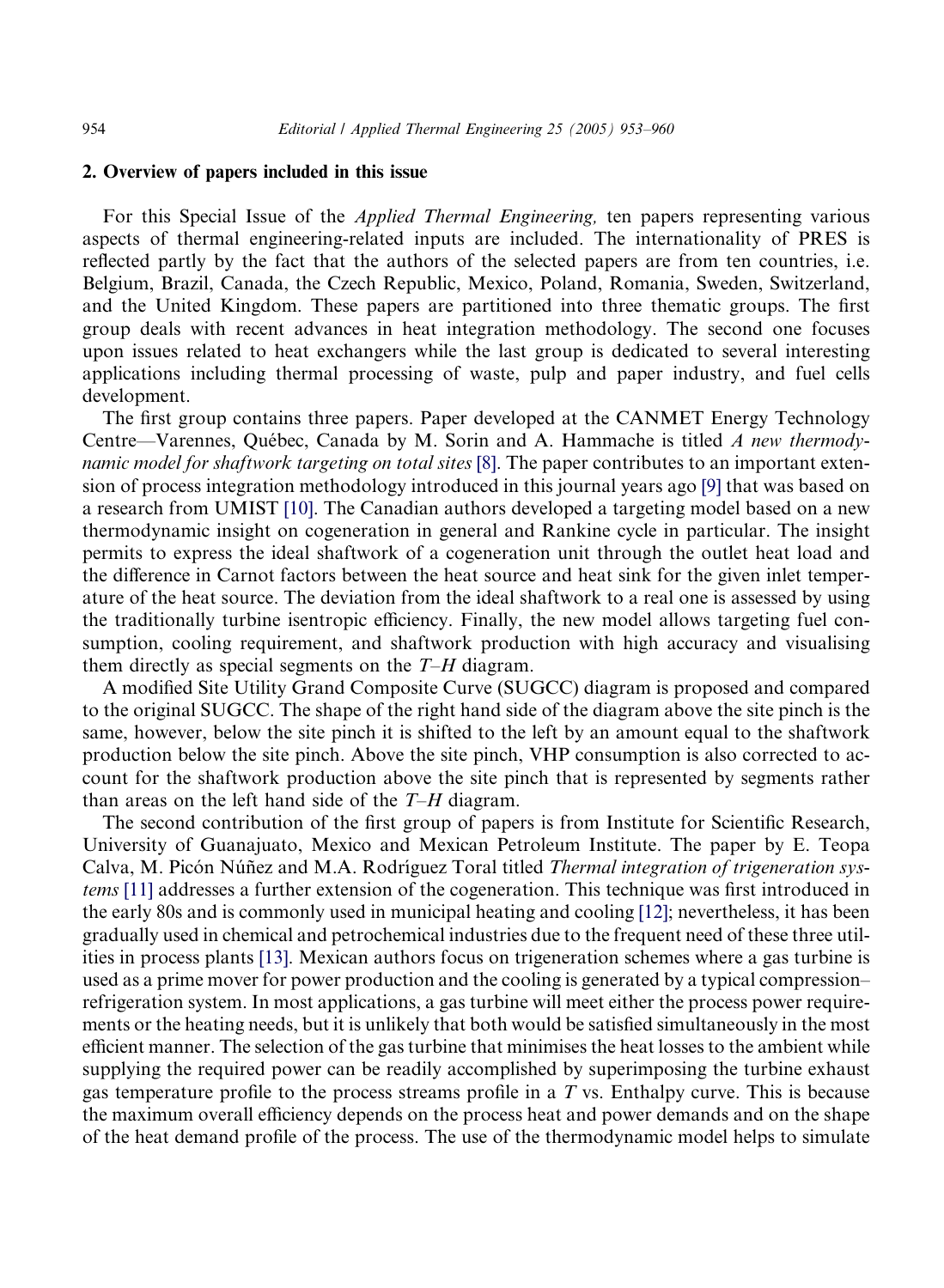the main components of the system and permits a fast and interactive way to design the optimum trigeneration scheme using the performance data of commercial gas turbines.

The third contribution titled, Synthesis of industrial utility systems: cost-effective decarbonisation [\[14\]](#page-6-0), originates from UK, as a result of joint effort of Department of Process Integration, UMIST and The Tyndall Centre for Climate Change Research (North), by Petar Varbanov, Simon Perry, Jiri Klemeš, and Robin Smith. The production processes on industrial sites normally require large amounts of heating, cooling and power for their operation. Therefore, the optimal synthesis of utility systems is of central interest to engineers in the process industries. Recently, the problem of the global climate change has brought forward the question of reducing significantly the emissions of greenhouse gases into the atmosphere.

In this paper, a new approach is presented for cost-effective de-carbonisation of new utility systems in the process industries. This approach is based on improved models of utility equipment components and on an improved model and procedure for optimal synthesis of utility systems. The utility system supplies steam for heating to site processes. On the other hand, steam can be generated from high-temperature process cooling that is then passed to the steam system. The cooling demands are met by using cooling water, air-cooling or refrigeration. In addition, the utility system needs to satisfy the power demands of the site. There are three important groups of interactions concerning the operation of utility systems. Firstly, it is not likely that the sites will be in power balance; they usually import or export power. Furthermore, the economic conditions such as the market prices of fuels and electricity vary with time. There are also variations in product demands, feedstock compositions, the ambient conditions, etc. The environmental impact of utility systems needs to be integrated into a synthesis model, which is dictated by the need for significant reduction of these emissions. It should be carried out accounting for the economics, since the decisions in industry are driven by profitability.

The second group of papers begins with a contribution from State University of Maringá, Brazil. Authors M.A.S.S. Ravagnani, A.P. Silva, P.A. Arroyo, and A.A. Constantino presented the paper Heat exchanger network synthesis and optimisation using genetic algorithm [\[15\]](#page-6-0). In the previous few decades, several papers were published on heat exchanger network synthesis. Most of them present techniques using mathematical programming for the synthesis and optimisation tasks.

Recent developments in heat exchanger networks synthesis present some heuristic methods, such as genetic algorithm (GA) and simulated annealing. In this paper, a strategy for the synthesis and optimisation of heat exchanger networks was developed using GA. First of all, the  $\Delta T_{\text{min}}$  is optimised using GA jointly with the problem table from the Pinch Analysis. By using the optimum  $\Delta T_{\text{min}}$ , found in the previous stage, the problem is divided in two different regions, below and above the pinch. Thus, using GA, the optimal networks above and below the pinch are obtained, considering stream splitting as well. Some examples from the literature were solved with the proposed systematic approach, and the results show heat exchanger networks with lower costs than those presented in the literature for the cases studied.

A second heat exchanger-related paper is from Warsaw University of Technology—Plock Campus, Poland. It is authored by Mariusz Markowski and Krzysztof Urbaniec and is titled Optimal cleaning schedule for heat exchangers in a heat exchanger network [\[16\].](#page-6-0) In process plants incorporating heat exchangers networks for heat recovery, fouling of heat-transfer surfaces hinders correct production activity and increases energy consumption thus giving rise to economic losses. The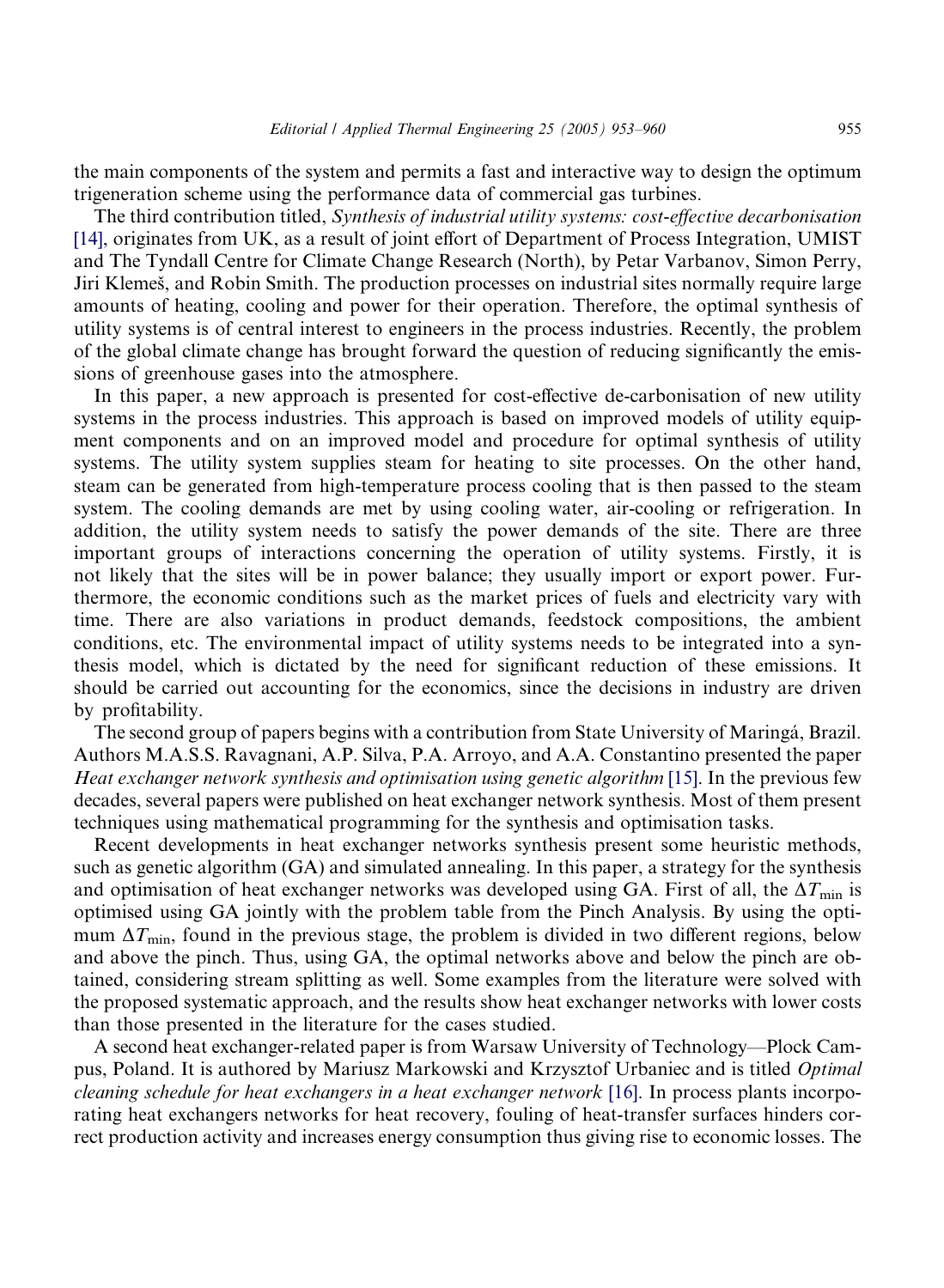losses can be reduced if on-line cleaning of heat exchangers is applied. The scheduling of cleaning interventions on the individual exchangers in the HEN can be based on a priori knowledge of the time behaviour of the thermal resistance of fouling.

In this paper, the mathematical model of the influence of fouling on heat exchanger and HEN operation is outlined and an example of its application is presented. Heat exchanger cleaning is postulated to maximise the avoided loss understood as the value of energy recovered if cleaning the HEN, minus the value of energy recovered without HEN cleaning, minus the cost of HEN cleaning. The mathematical formulation of the avoided loss is given and the computational approach to its maximisation is outlined. The example of optimal scheduling of cleaning interventions in a HEN comprising ten heat exchangers is considered and numerical results are presented.

The next paper is the result of a joint effort among researchers from Romania and Belgium, Vasile Lavric, Valentin Plesu, Jack De Ruyck, it is entitled Chemical reactors energy integration through virtual heat exchangers—benefits and drawbacks [\[17\]](#page-6-0). The authors are claiming that the main drawback of the Pinch Analysis concept is the fact that it disregards the contribution of the Chemical Reactors Network (CRN) to the total flowsheet entropy generation resulting in a suboptimal solution. The Chemical Reactors Energy Integration (CREI) through Virtual Heat Exchangers emerged and became, during its crystallisation period, an expansion of the classical Pinch Analysis. It allows the CRN to be seen as part of the Heat Exchangers Network, perhaps leading to a better decrease in the total entropy production both through the inclusion of CRN sources and sinks into the HEN topology, and the improvement of the reactors operating conditions, while preserving their performance, in terms of chemical transformation. The benefits and the drawbacks of the proposed Chemical Energy Reactors Energy Integration are illustrated via the analysis of a case study, a two-bed methanol synthesis heat integrated reactor.

The major drawback of the CREI analysis is that with networks larger than two reactors, the virtual hot/cold streams could be completely decoupled form their counterpart chemical process streams, thereby rendering the analysis very difficult if not impossible. The general guideline emerging from combined CREI and PA methodology to examine exothermic processes, is either to use all the lower grade utilities available on the site to preheat as much as possible the reactants toward the reactor's exit temperature and to generate some higher grade utilities with the supplemental enthalpy of reaction, or extract the available reactor's chemical enthalpy at the highest possible temperature, or both. This supplement to the reaction heat is the consequence of the need of keeping the exit reactor's performance unchanged. When it comes to CRN with exothermic and endothermic reactors, the supplemental heat available from the exothermic processes should be used, as much as possible, to compensate the heat needed by the endothermic processes.

A further development should be the integration of the CREI-PA with an economic analyser, to avoid non-economic optima, following the latest developments in this area [\[18\].](#page-6-0) The impact of the new trends in heat transfer enhancements should also be considered in developing CREI [\[19\].](#page-6-0)

The first paper of the third group is dealing with waste. Researchers from the Technical University of Brno—VUT, Institute of Process and Environmental Engineering and EVECO Brno, the Czech Republic—Ladislav Bébar, Petr Martinák, Leoš Havlen, Petr Stehlik, and Jaroslav Oral prepared paper entitled Thermal processing of waste using gasification [\[20\]](#page-6-0). They assessed plausible ways leading to the reduction of energy requirements for thermal processing of waste by gasification technology. The results of gasification tests with specially prepared waste carried out in an experimental fluidised bed reactor operating at atmospheric pressure served as incipient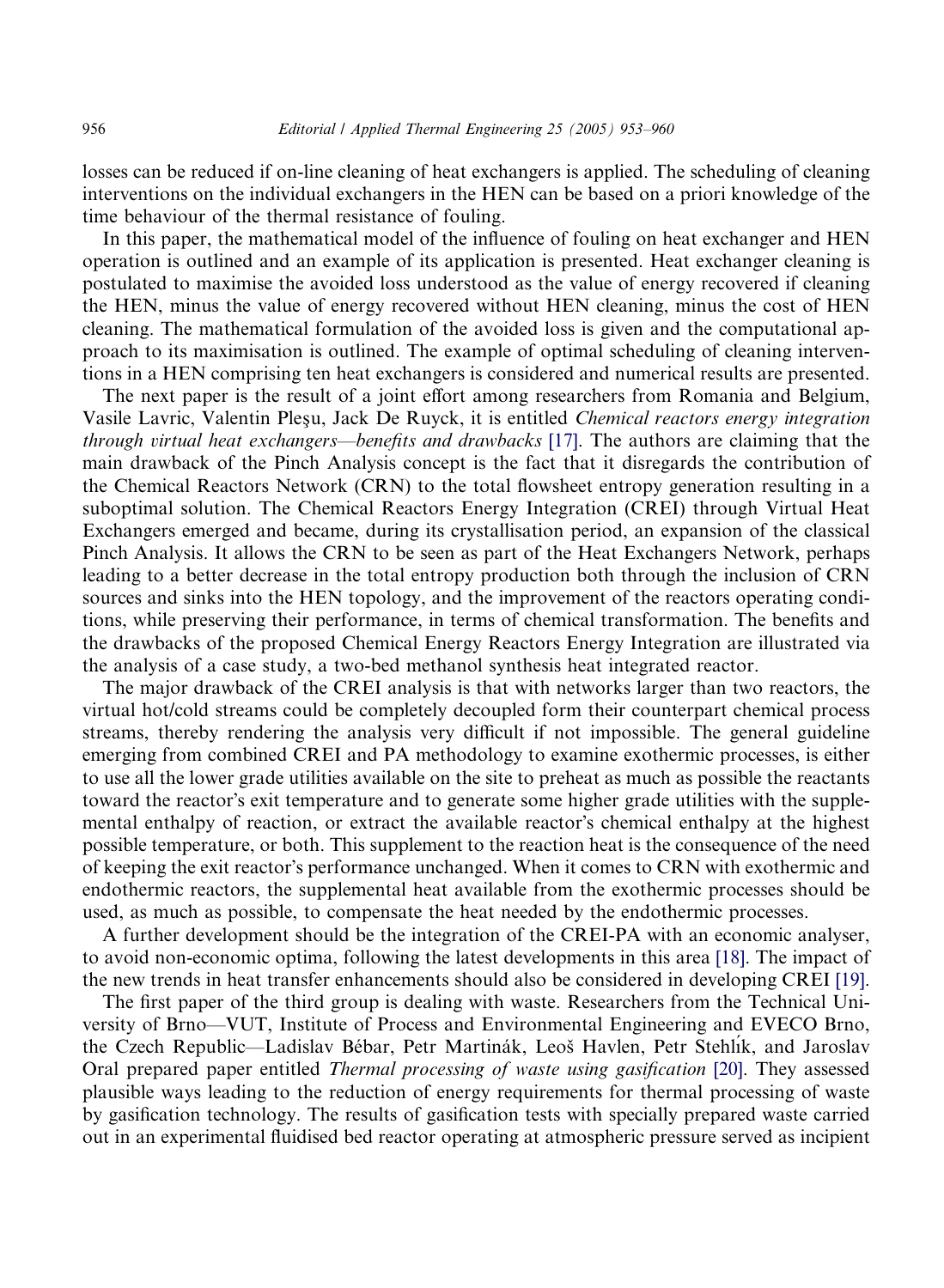information. The waste was mostly a mixture of shredded textiles and rubber, with a heat value of 33MJ/kg, and dosed into the reactor at the rate of 15–22 kg/h. The gasification was carried out within the temperature ranging from  $800^{\circ}$ C to  $860^{\circ}$ C and in the presence of air entering at stoichiometric ratios between 0.15 and 0.25.

Based on the results of the waste gasification testing, heat and mass balances of the incineration plant with capacity of 10 kt/y of industrial waste were evaluated and the results compared with conditions required in an incineration plant operating under an oxidation regime. It was concluded that by utilising the gasification process for thermal decomposition of waste, a significant reduction of investment and operating costs were achieved due to a lower consumption of highvalue auxiliary fuel as well as due to a reduced volume of flue gas produced.

The next two papers look into energy savings in pulp and paper plants from different angles. The purpose of the first study was to assess the potential of reducing the water consumption for energy saving. A joint team from Sweden and Canada, Ulrika Wising, Thore Berntsson and Paul Stuart, Chalmers University of Technology, Department of Chemical Engineering and Environmental Science, Göteborg, Sweden and the Chair in Process Integration for the Pulp and Paper Industry, Ecole Polytechnique Montreal, Canada, presented paper The potential for energy savings when reducing the water consumption in a kraft pulp mill  $[21]$ . An existing pulp and paper mill was studied targeting the reduction of water consumption. As a result, an increased potential for energy integration was found. When the hot water consumption of the mill is decreased, the live steam demand of the mill also decreases. By decreasing the hot water consumption, however, the quantity and temperature of available excess heat increases. This excess heat can be used for evaporation, reducing the live steam demand further by up to 1.5GJ/t.

A Pinch Analysis was successfully completed and, after removing pinch violations, the hot water consumption becomes an unimportant factor. Removing all the pinch violations together with using the remaining excess heat for evaporation yields a significantly larger energy savings for the mill (4.0GJ/t). From an economic optimum perspective it is probably most profitable to do a combination of reducing water consumption, removing pinch violations, and use the remaining excess heat for evaporation.

The second Pulp and Paper oriented contribution was developed by researchers from Switzerland and Canada. David Brown, François Maréchal, and Jean Paris prepared paper A dual representation for targeting process retrofit, application to a pulp and paper process [\[22\].](#page-7-0) A method for the analysis of process energy requirements was used to identify the potential process retrofit measures in an integrated pulp and paper mill in an early design stage. The minimum energy requirements (MER) of the process were computed using a dual representation that segregates the thermodynamic requirement of the process from its technological implementation. Energy and exergy recovery opportunities were examined to improve the integration of the utility system to the process. An MILP optimisation targeting method was applied to identify the best energy conversion options and to optimise the production of combined heat and power (CHP). Replacing the steam injections to mixing tanks by heat exchangers would decrease the MER by 10%, and increase the combined production of heat and power by a factor 1.7. Improving the exergy efficiency of the paper drying technology would be more difficult to implement, nevertheless, the results indicate that this could bring an additional 12% gain of electricity cogenerated with no change to the MER.

The dual representation of thermodynamic and technological energy requirements has proved to be a valuable tool for the early stages of process energy analysis. It should be used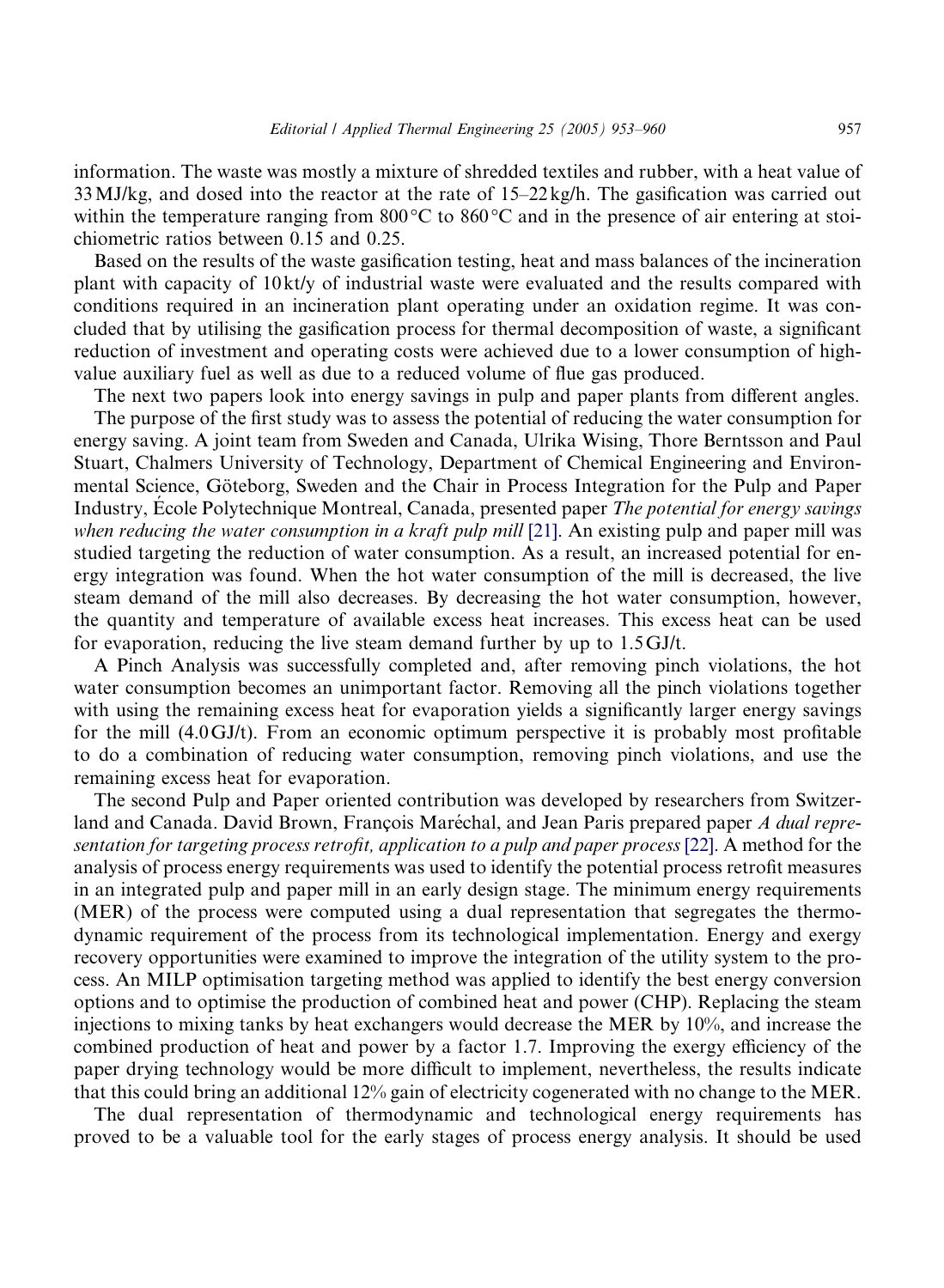as a preliminary step in a retrofitting procedure to help identify and assess options prior to further analysis. Pinch Analysis, exergy analysis and optimisation techniques have been combined to define energy targets at the system level expressed in terms of the energy costs rather than energy requirements. The illustration of the method by the analysis of a pulp and paper mill provided an insight into process retrofitting options for reducing the energy penalty and maximising the energy conversion efficiency. Energy saving of 29.7MW (22%) with an increase of 19.7MWe in the CHP production has been targeted. In comparison with the technological requirements, replacing the steam injections to whitewater reservoir by heat exchangers would reduce the MER by 4.2MW and increase the CHP production from 12.7MWe to 21.9MWe while incurring an increase of only  $5.6\,\text{MW}_{LHV}$  in the natural gas consumption. Minimising the exergy losses related to the current paper drying conditions appears to be less attractive since it would only increase the CHP production by  $2.9 \text{ MWe } (12\%)$  with no significant reduction of the fuel consumption. It stresses the importance of analysis of energy requirements for the drying section to justify the different pressure levels at which steam is supplied.

The last paper is from Queen's University, Kingston, Ontario, Canada. Paper The effect of channel-to-channel gas cross-over on the pressure and temperature distribution in PEM fuel cell flow plates'' [\[23\]](#page-7-0) have been developed by P.H. Oosthuizen, L. Sun, and K.B. McAuley. The authors studied the air flow in a simplified model of the flow plate and adjacent diffusion layer of a Proton Exchange Membrane fuel cell. The three-dimensional flow and temperature distribution in the flow plate-diffusion layer combination has been numerically studied by writing the governing equations in a dimensionless form and by solving the resultant equations using a commercial software package. As a result of the pressure drop along the flow channel, there can be crossover of air through the porous diffusion layer from one part of the channel to another. The conditions under which this crossover becomes important and the effect this crossover on the pressure distribution in the channel and the temperature distribution in the flow plate has been examined in this study. Attention has been paid to flow plates having a single serpentine channel. Various numbers of flow passes through the plates have been considered. The effects of Reynolds number, relative flow plate material thermal conductivity, dimensionless permeability of the diffusion layer and of flow channel geometry on the channel flow and the plate temperature distribution have been numerically examined and related to air cross-over.

The authors of this paper came to the following conclusions: for the flow patterns considered here, channel-to-channel flow crossover is significant only when the porosity of the diffusion layer exceeds an approximate value of 0.65. Flow crossover does have a significant influence on the pressure variation through the channel, tending to decrease the pressure drop across the channel. The dimensionless conductivity of the flow plate material is the dominant factor in determining the magnitude of the temperature gradients in the flow plate, the crossover having a small influence on these gradients for the conditions here being considered.

#### 3. Conclusions

We trust that the papers in this Special Issue of *Applied Thermal Engineering* will be of interest and relevant to a broad range of readers and will bring the PRES Conference series to their attention.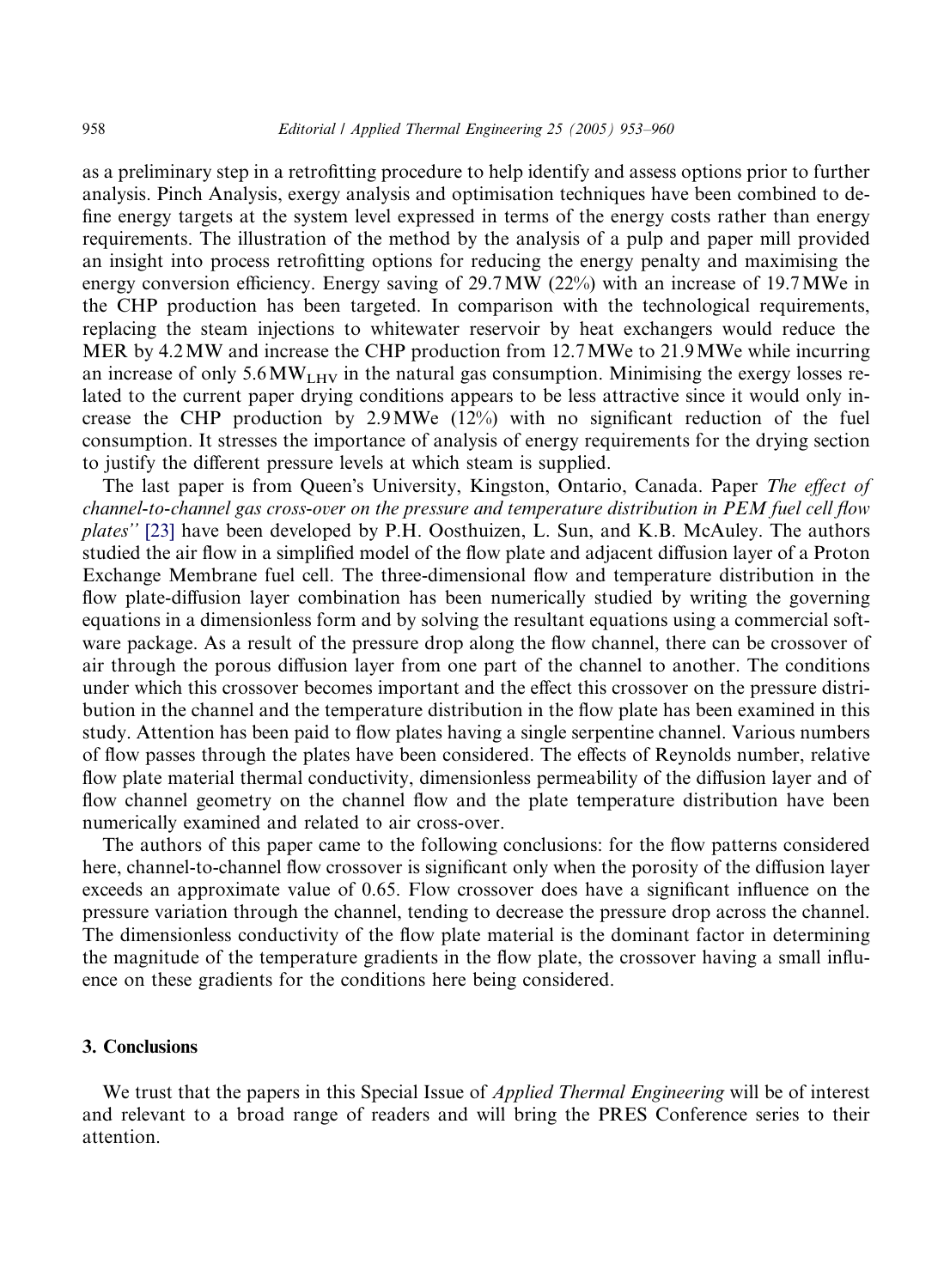<span id="page-6-0"></span>The help of all collaborators and the ISC members [\[24\]](#page-7-0) is gratefully acknowledged, both for actively contributing to the conference and taking part in the editorial process. A special appreciation is being expressed to all authors for their contribution.

We would like to continue and further develop the mutual collaboration between the *Applied* Thermal Engineering and the PRES conference the series. 7th conference PRES 2004 is held in Prague, the Czech Republic, again jointly with CHISA 2004; 8th PRES05 jointly with ICheaP-07 in Taormina, Sicily, Italy, 15–18 May 2005.

### References

- [1] J. Klemeš, F. Friedler, Editorial, Applied Thermal Engineering 20 (15-16) (2000) 1335.
- [2] J. Klemeš, Editorial, Applied Thermal Engineering 21 (13–14) (2001) 1281–1282.
- [3] J. Klemeš, S. Pierucci, Editorial, Applied Thermal Engineering 22 (22) (2002) 885–887.
- [4] J. Klemeš, P. Stehlík, Recent novel heat integration developments: improved operation, multi-period utilities systems, batch process scheduling, pressure consideration, retrofit, cost factors, energy price forecast and industrial case studies, Applied Thermal Engineering 23 (2003) 1723–1728.
- [5] J. Klemeš, D. Huisingh, Editorial Special issue—PRES'01, Journal of Cleaner Production 12 (2004) 105–109.
- [6] J. Klemeš, P. Stehlík, PRES Conference—Challenges in complex process heat transfer, Heat Transfer Engineering 23 (6) (2002) 1–2.
- [7] J. Klemeš, Editorial, Resources, conservation and recycling, International Journal of Sustainable Resource Management and Environmental Efficiency 37 (3) (2003) 173–174, February.
- [8] M. Sorin, A. Hammache, A new thermodynamic model for shaftwork targeting on total sites, Applied Thermal Engineering 25 (7) (2005) 961–972.
- [9] J. Klemeš, V.R. Dhole, K. Raissi, S.J. Perry, L. Puigjaner, Targeting and design methodology for reduction of fuel, power and  $CO_2$  on total sites, Applied Thermal Engineering 17  $(8-10)$  (1997) 993-1003.
- [10] K. Raissi, Total site integration, PhD Thesis, University of Manchester Institute of Science and Technology (UMIST), Department of Process Integration, UK (1994).
- [11] E. Teopa Calva, M. Picón Núñez, M.A. Rodríguez Toral, Thermal integration of trigeneration systems, Applied Thermal Engineering 25 (7) (2005) 973–984.
- [12] L. Emho, District energy efficiency improvement with trigeneration: basic considerations and case studies, Energy Engineering: Journal of the Association of Energy Engineering 100 (2) (2003) 66–80.
- [13] Dijkema, G.P.J. Luteijn, P. Cees, Design of trigeneration systems-process integrated applications of energy conversion devices in chemical plants, Chemical Engineering Communications 168 (1998) 111–125.
- [14] P. Varbanov, S. Perry, J. Klemeš, R. Smith, Synthesis of industrial utility systems: cost-effective decarbonisation, Applied Thermal Engineering 25 (7) (2005) 985–1001.
- [15] M.A.S.S. Ravagnani, A.P. Silva, P.A. Arroyo, A.A. Constantino, Heat exchanger network synthesis and optimisation using genetic algorithm, Applied Thermal Engineering 25 (7) (2005) 1003–1017.
- [16] M. Markowski, K. Urbaniec, Optimal cleaning schedule for heat exchangers in a heat exchanger network, Applied Thermal Engineering 25 (7) (2005) 1019–1032.
- [17] V. Lavric, V. Plesu, J. De Ruyck, Chemical reactors energy integration through virtual heat exchangers—benefits and drawbacks, Applied Thermal Engineering 25 (7) (2005) 1033–1044.
- [18] M. Taal, I. Bulatov, J. Klemeš, P. Stehlík, Cost estimation and energy price forecast for economic evaluation of retrofit projects, Applied Thermal Engineering 23 (2003) 1819–1835.
- [19] X.X. Zhu, M. Zanfir, J. Klemeš, Heat transfer enhancement for heat exchanger network retrofit, Heat Transfer Engineering 21 (2000) 7–18.
- [20] L. Bébar, P. Martinák, L. Havlen, P. Stehlík, J. Oral, Thermal processing of wastes using gasification, Applied Thermal Engineering 25 (7) (2005) 1045–1055.
- [21] U. Wising, T. Berntsson, P. Stuart, The potential for energy savings when reducing the water consumption in a kraft pulp mill, Applied Thermal Engineering 25 (7) (2005) 1057–1066.